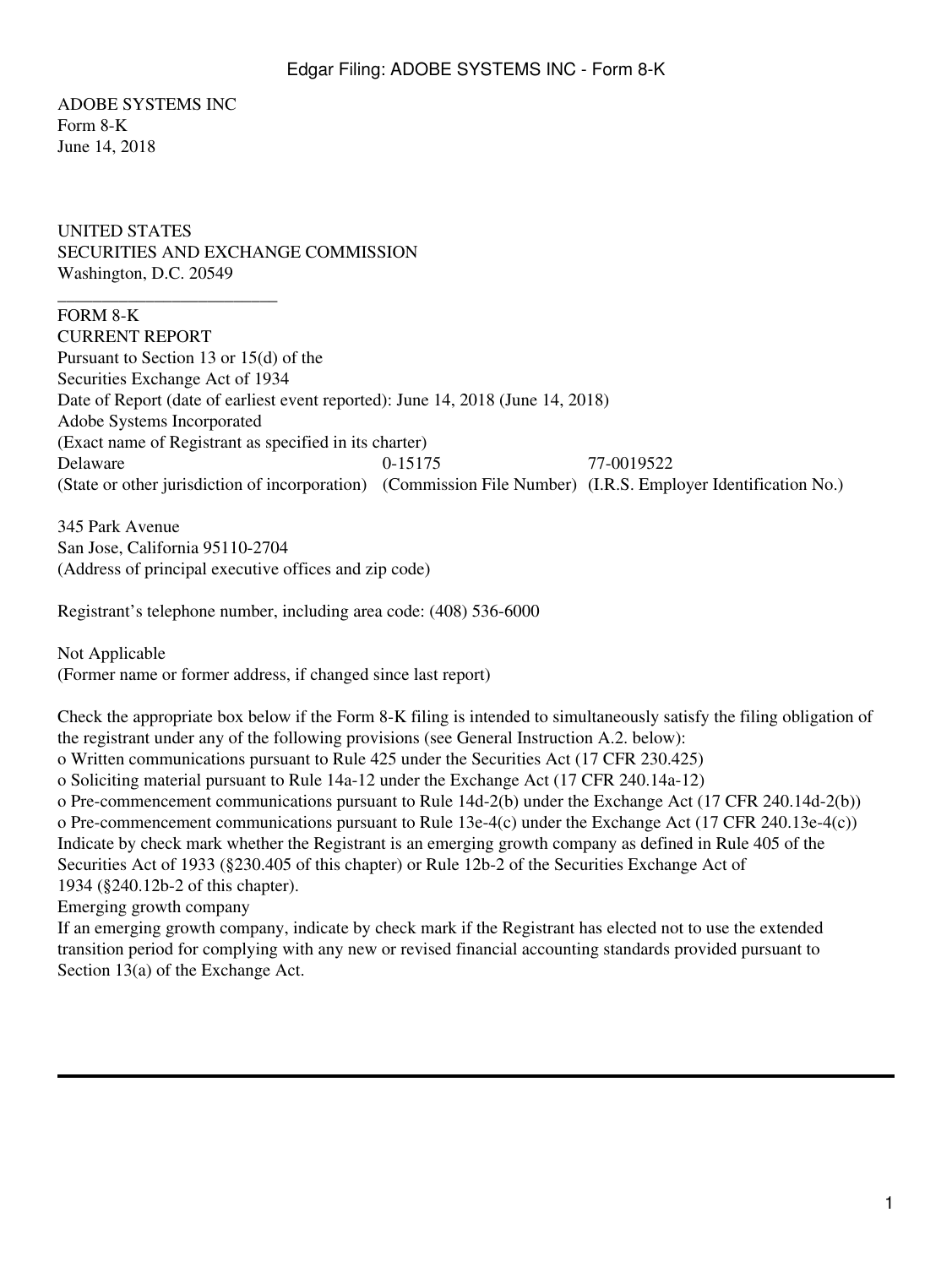## Edgar Filing: ADOBE SYSTEMS INC - Form 8-K

Item 2.02. Results of Operations and Financial Condition.

On June 14, 2018, Adobe Systems Incorporated ("Adobe") issued a press release announcing its financial results for its second fiscal quarter ended June 1, 2018. A copy of this press release is furnished and attached hereto as Exhibit 99.1 and is incorporated herein by reference.

The information in this report and the exhibit attached hereto are being furnished and shall not be deemed filed for purposes of the Securities Exchange Act of 1934, as amended (the "Exchange Act"), nor shall it be deemed incorporated by reference in any filing under the Securities Act of 1933, as amended, or the Exchange Act, except as shall be expressly stated by specific reference in such filing.

The attached press release includes non-GAAP operating income, non-GAAP net income, non-GAAP tax rate and non-GAAP diluted net income per share.

These non-GAAP measures are not in accordance with, or an alternative for, generally accepted accounting principles and may be different from non-GAAP measures used by other companies. In addition, these non-GAAP measures are not based on any comprehensive set of accounting rules or principles. We believe that non-GAAP measures have limitations in that they do not reflect all of the amounts associated with our results of operations as determined in accordance with GAAP and that these measures should only be used to evaluate our results of operations in conjunction with the corresponding GAAP measures.

For our internal budgeting and resource allocation process, we use non-GAAP financial measures, net of the related tax impacts, which exclude: (A) stock-based and deferred compensation expense; (B) restructuring and other charges; (C) amortization of purchased intangibles and technology license arrangements; (D) investment gains and losses; (E) income tax adjustments; and (F) the income tax effect of the non-GAAP pre-tax adjustments from the provision for income taxes.

We use these non-GAAP financial measures in making operating decisions because we believe the measures provide meaningful supplemental information regarding our operational performance and give us a better understanding of how we should invest in research and development and fund infrastructure and go-to-market strategies. We use these measures to help us make budgeting decisions, for example, as between product development expenses and research and development, sales and marketing and general and administrative expenses and to facilitate our internal comparisons to our historical operating results. In addition, we believe these non-GAAP financial measures are useful because they allow for greater transparency with respect to key metrics used by management in its financial and operational decision-making. This allows institutional investors, the analyst community and others to better understand and evaluate our operating results and future prospects in the same manner as management and to compare operating results across accounting periods and to those of our peer companies.

As described above, we exclude the following items from one or more of our non-GAAP measures:

A. Stock-based and deferred compensation expenses and related tax impact. Stock-based compensation expense consists of charges for employee restricted stock units, performance shares and employee stock purchases in accordance with current GAAP related to stock-based compensation including expense associated with stock-based compensation related to unvested options and restricted stock units assumed in connection with our acquisitions. As we apply current stock-based compensation standards, we believe that it is useful to investors to understand the impact of the application of these standards to our operational performance, liquidity and our ability to invest in research and development and fund acquisitions and capital expenditures. Although stock-based compensation expense is calculated in accordance with current GAAP and constitutes an ongoing and recurring expense, such expense is excluded from non-GAAP results because it is not an expense that typically requires or will require cash settlement by us and because such expense is not used by us to assess the core profitability of our business operations. Deferred compensation expense consists of charges associated with movements in our liability related to our deferred compensation plan. Although deferred compensation expense constitutes an ongoing and recurring expense, such expense is excluded from non-GAAP results because it is not an expense that typically requires current cash settlement by us and because such expense is not used by us to assess the core profitability of our business operations. We further believe these measures are useful to investors in that they allow for greater transparency to certain line items in our financial statements. In addition, excluding these items from various non-GAAP measures facilitates comparisons to our competitors' operating results.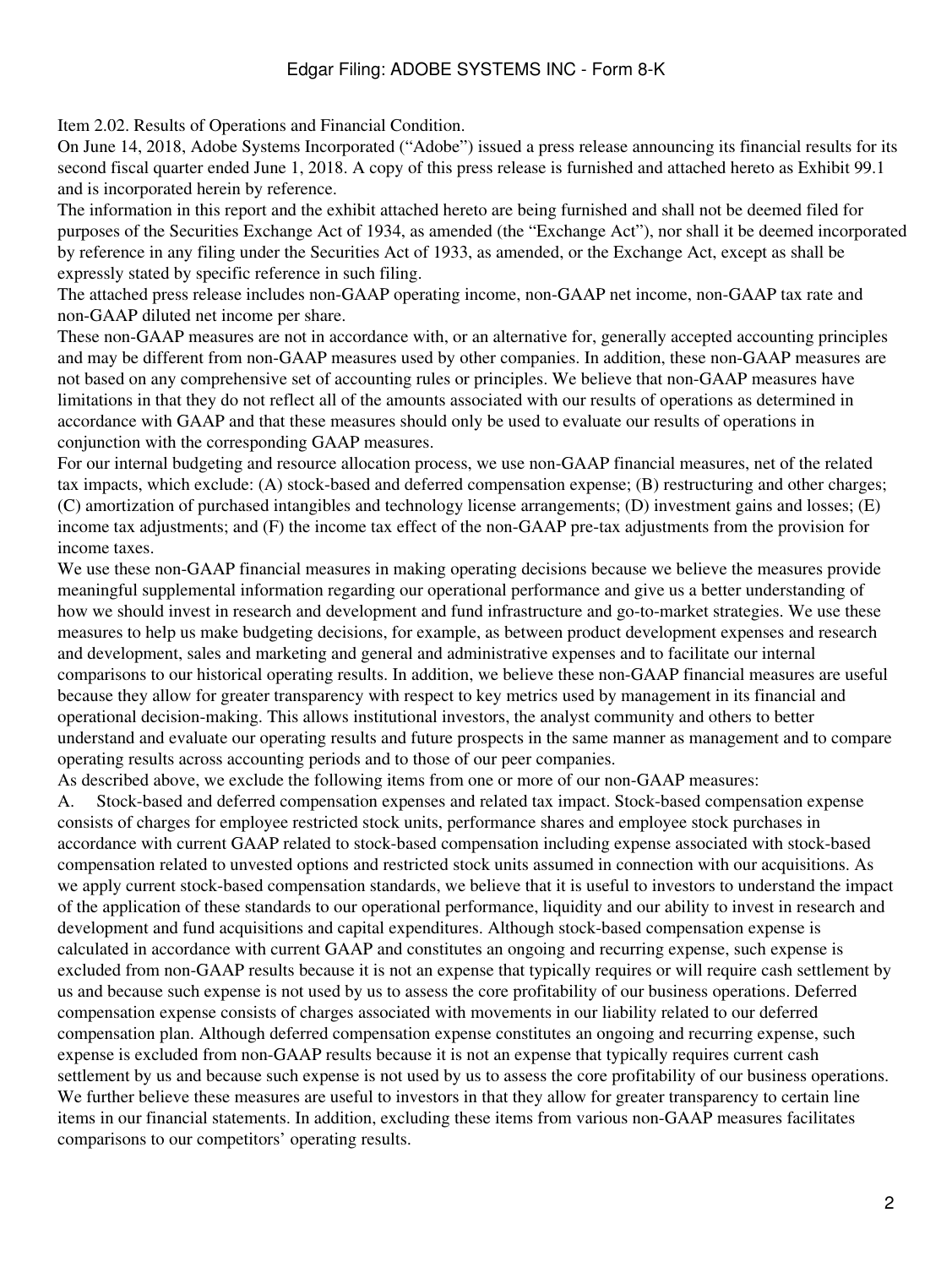## Edgar Filing: ADOBE SYSTEMS INC - Form 8-K

B. Restructuring and other charges and related tax impact. During the past several years, we have initiated certain restructuring activities in order to align our costs in connection with both our operating plans and our business strategies based on then-current economic conditions. As a result, we recognized costs related to termination benefits for former Adobe employees whose positions were eliminated and the consolidation of leased facilities. Restructuring and other charges are excluded from non-GAAP results because such expense is not used by us to assess the core profitability of our business operations.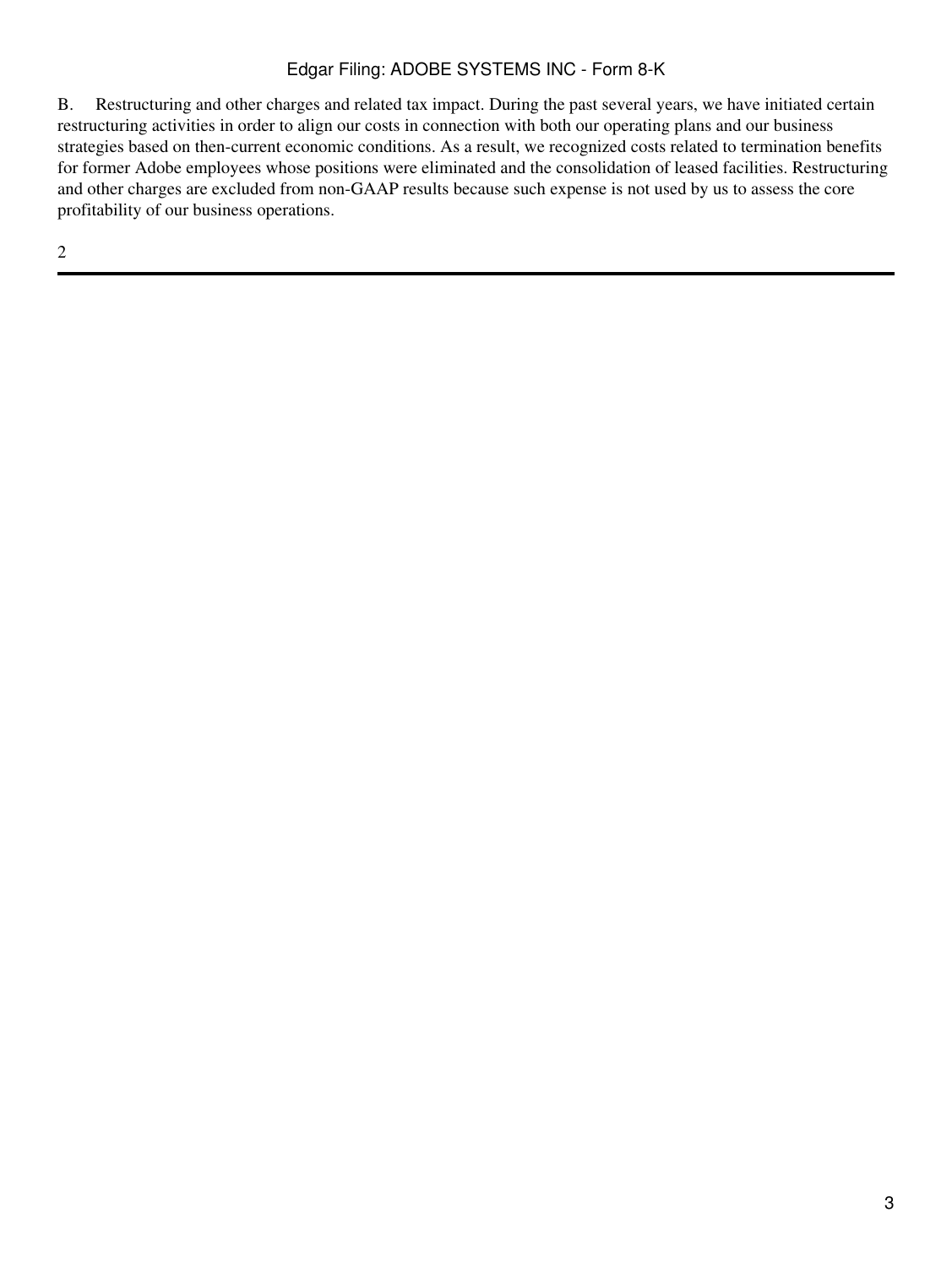## Edgar Filing: ADOBE SYSTEMS INC - Form 8-K

C. Amortization of purchased intangibles and technology license arrangements and related tax impact. We incur amortization of purchased intangibles in connection with our acquisitions. Purchased intangibles include (i) purchased technology, (ii) trademarks, (iii) customer contracts and relationships, and (iv) other intangibles. We expect to amortize for accounting purposes the fair value of the purchased intangibles based on the pattern in which the economic benefits of the intangible assets will be consumed as revenue is generated. Although the intangible assets generate revenue for us, we exclude this item because this expense is non-cash in nature and because we believe the non-GAAP financial measures excluding this item provide meaningful supplemental information regarding our operational performance, liquidity and our ability to invest in research and development, and fund acquisitions and capital expenditures. In addition, excluding this item from various non-GAAP measures facilitates our internal comparisons to our historical operating results and comparisons to our competitors' operating results. Periodically, we also incur charges related to prior activity in connection with technology license arrangements. We exclude these items because these expenses are not reflective of ongoing operating results in the period incurred.

D. Investment gains and losses and related tax impact. We incur investment gains and losses principally from realized gains or losses from the sale and exchange of marketable equity investments, other-than-temporary declines in the value of marketable and non-marketable equity securities, unrealized holding gains and losses associated with our deferred compensation plan assets (classified as trading securities), and gains and losses on the sale of equity securities held indirectly through investment partnerships. We do not actively trade publicly held securities nor do we rely on these securities positions for funding our ongoing operations. We exclude gains and losses and the related tax impact on these equity securities because these items are unrelated to our ongoing business and operating results. E. Income tax adjustments. Our income tax expense is based on our GAAP taxable income and actual tax rates in effect, which can differ significantly from the non-GAAP tax rate applied to our non-GAAP financial results. In arriving at our non-GAAP tax rate, certain non-recurring and period specific income tax adjustments, such as a one-time tax charge in connection with an acquisition, resolution of certain income tax audits and any significant financial impacts resulting from tax legislation (including the Tax Cuts and Jobs Act) are made to help us to assess the core profitability of our business operations. We evaluate this non-GAAP tax rate only on an annual basis. This non-GAAP tax rate could be subject to change for several reasons, including significant changes in our geographic earnings mix or fundamental tax law changes in major jurisdictions in which we operate.

F. Income tax effect of the non-GAAP pre-tax adjustments from the provision for income taxes. Excluding the income tax effect of the non-GAAP pre-tax adjustments from the provision for income taxes assists investors in understanding the tax provision associated with those adjustments and the effective tax rate related to our ongoing operations.

We believe that non-GAAP measures have limitations in that they do not reflect all of the amounts associated with our financial results as determined in accordance with GAAP and that these measures should only be used to evaluate our financial results in conjunction with the corresponding GAAP measures and that is why we qualify the use of non-GAAP financial information in a statement when non-GAAP information is presented.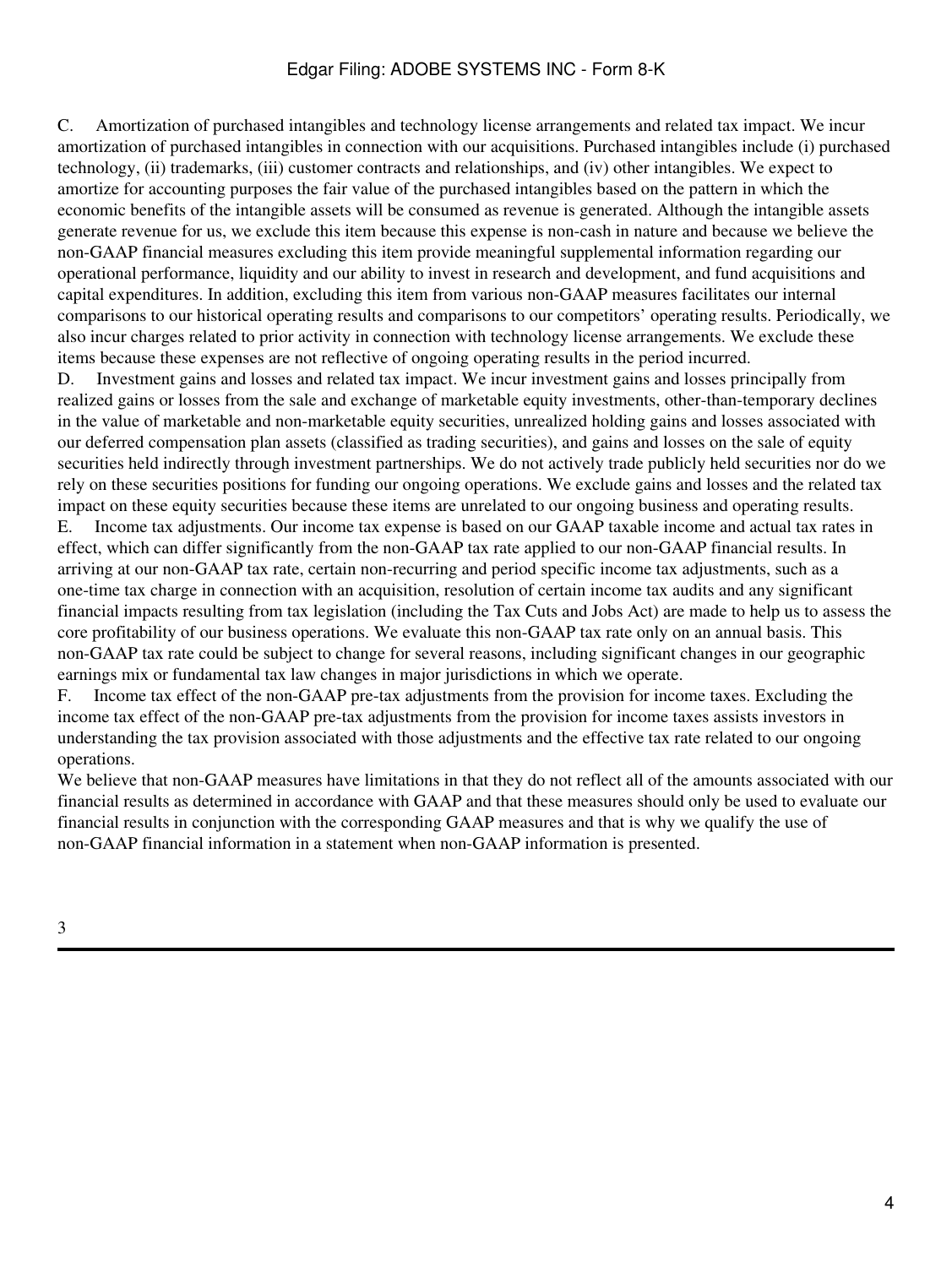Item 9.01. Financial Statements and Exhibits. (d) Exhibits 99.1 Press release issued on June 14, 2018 entitled "Adobe Reports Record Revenue"